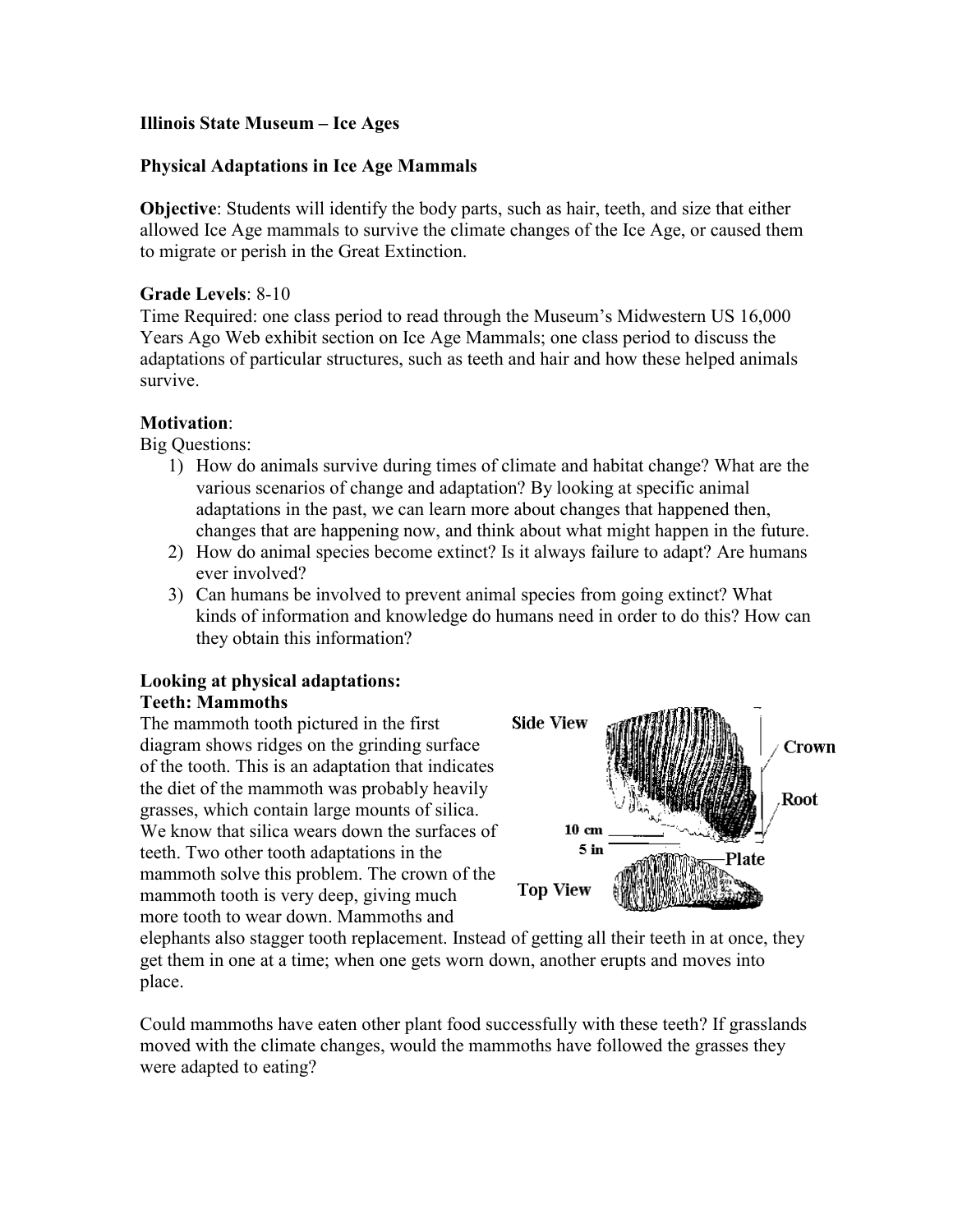## **Mastodon Teeth**:

The grinding surface of a mastodon tooth, diagramed to the right, shows coneshaped points, not the ridged surface like in the mammoth tooth. This indicates that the mastodon ate more plant materials such as leaves, stems, flowers, and less grass than the mammoth ate. The points would have crushed the pulpier parts of the plants.

If the climate got colder enough to prevent these plants form growing where mastodons were living, how would the mastodons adapt? Could they eat grasses? Would they follow the climate south to get the plants they were used to?



#### **Saber-tooth Cat Teeth**:

The saber-tooth cat's tooth adaptation consisted of a pair of huge canine teeth it may have used to rip open the bodies of the large mammals it preyed on. It is also theorized that the teeth were used for killing bites to the neck or for sexual display.

If hunters and climate change decreased the number of large mammals that the saber-tooth cat could find for food, what choices would the cat have? Could it try to capture and eat smaller mammals? Would it have to travel further to find large mammals?



#### **Extinction**:

All three of the above large Ice Age mammals became extinct during the last ice age around 11,000 years ago. They failed to adapt to changing conditions. These conditions included drastically cooling temperatures that changed or eradicated the vegetation in their habitat, increased hunting by humans, and perhaps spread of diseases to which they had no immunity.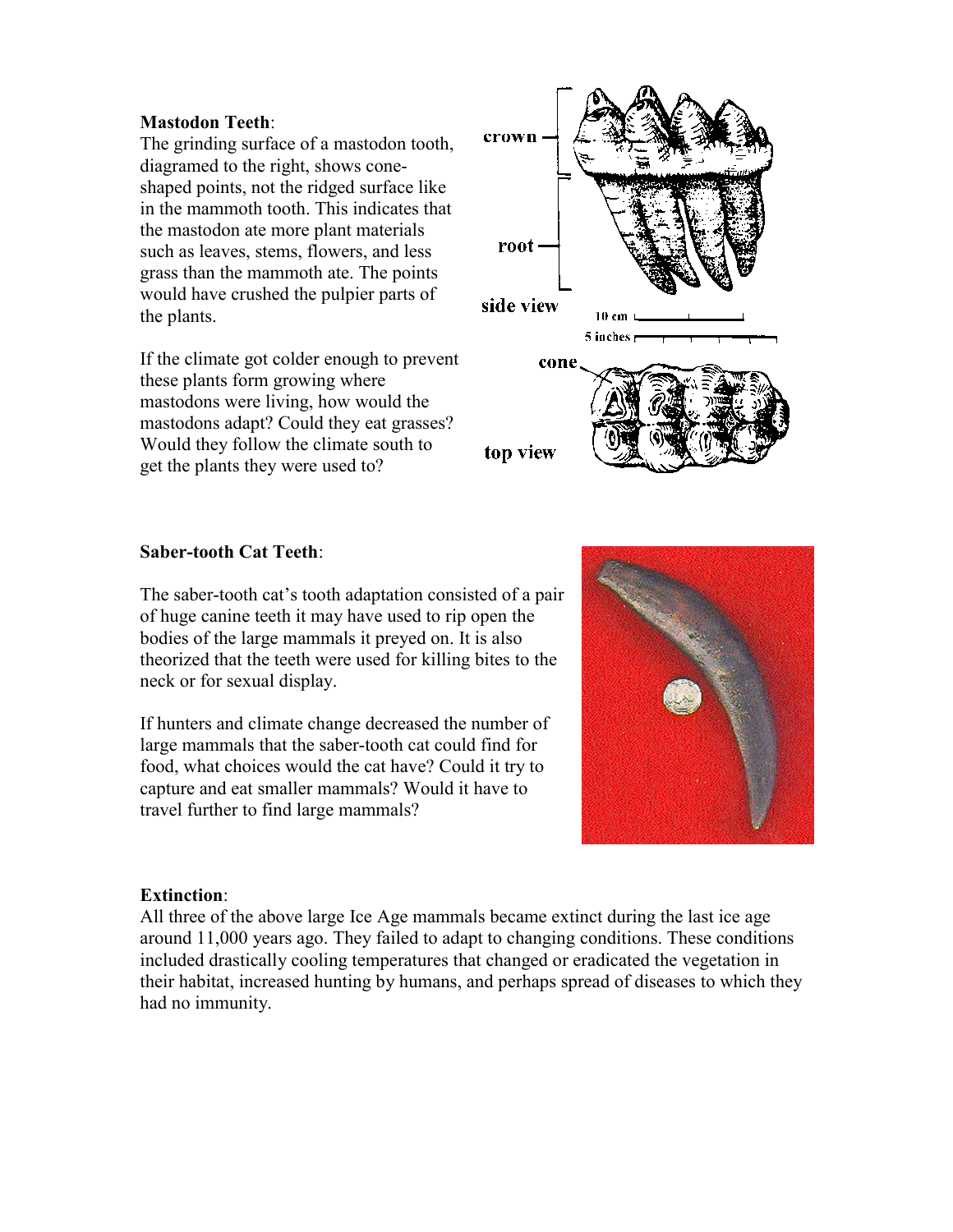The teeth adaptations alone were not enough to cause this. Other adaptations large mammals had were the large size that allowed them to retain body heat in the cold and long, thick hair that covered their bodies and that would have kept them warm (or been too warm if the temperatures went up).



## **Jaguars:**

Let's look at a large mammal that survived the Late Pleistocene Ice Age Extinction the jaguar.

The jaguar's adaptations include a large size, strong muscles for running, fur for warmth and pattern or color for camouflage. Their prey consisted of small mammals. Looking at the Faunmap for jaguars in the Midwest, we see where the jaguar used to live (red dots of archaeological finds and where it is found today (shaded red area).

We can see that today the jaguar lives in the southern region it lived before the Late Pleistocene Ice Age (Texas and the southwest) and it lives farther south into Mexico and Central America today. We can deduce from this that the jaguar adapted by moving south as the climate got colder, and staying there after the ice melted, having adapted to their new home.

We can also deduce from evidence that the climate of the places in which jaguar remains were found probably had about the same temperatures 16,000 years ago as their modern habitat has today. Although



the last glaciers did not come down as far south as the locations of the jaguar remains from the Late Pleistocene, the temperatures in those regions also got cooler. When the temperatures cooled, perhaps the jaguars' prey moved south or died out, and jaguars had to follow or adapt to other food.

## **Extension Assignment:**

Consider the physical adaptations of other Ice Age mammals. Look at the faunmap for each animal. Analyze the locations of the remains and contrast that (if it exists) to the modern day range of the animal. Think about what physical adaptations supported the animal in its survival or contributed to its extinction? Write your conclusions and participate in a discussion of the animals and their adaptations.